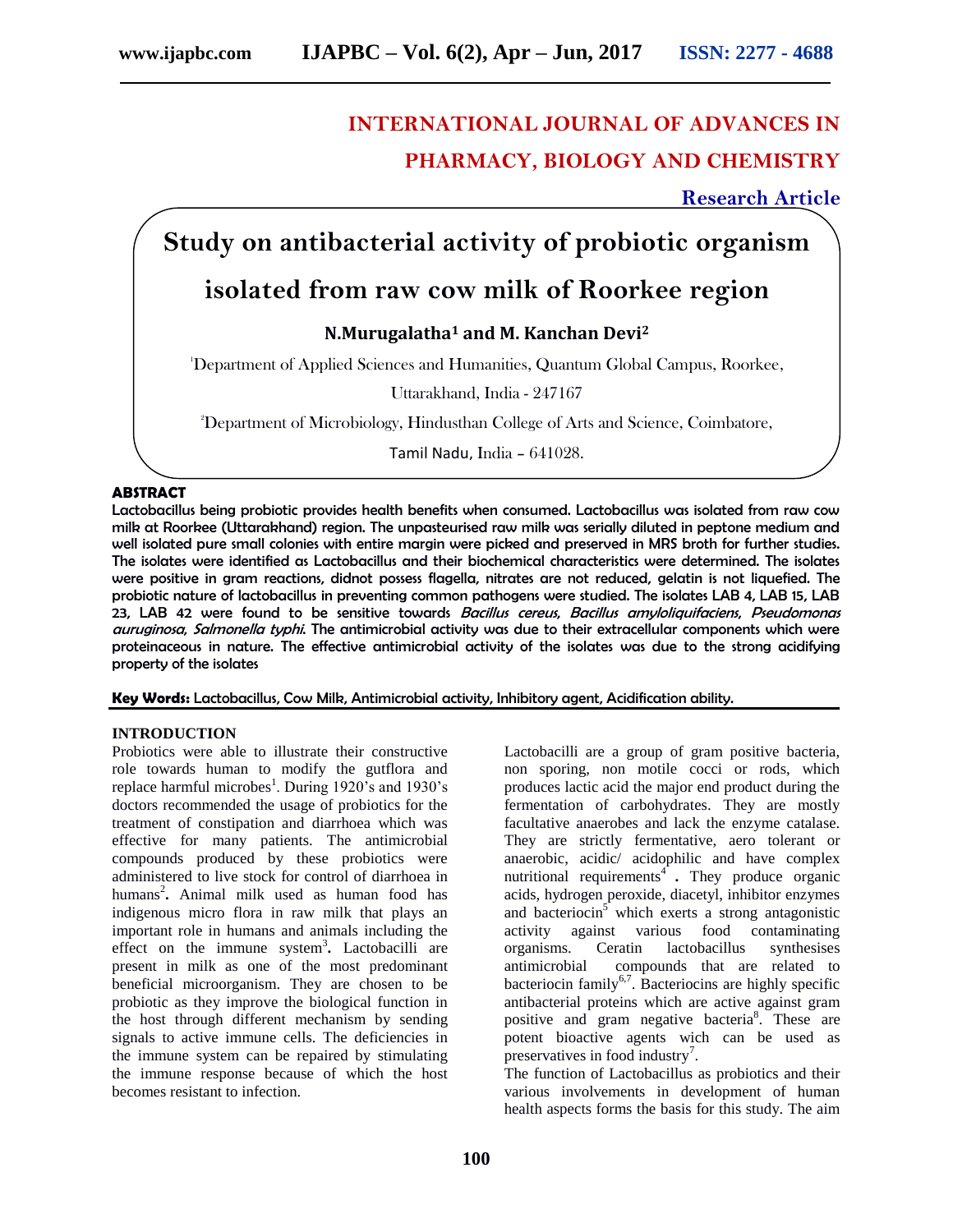of the present work is to isolate and characterise lactobacillus producing bacteriocin from raw cattle milk samples from Roorkee region and to investigate the antimicrobial and antibiotic activity.

#### **MATERIAL AND METHODS**

#### **a.Isolation of Lactobacillus**

Raw unpasteurized milk samples of cow were collected from the local area of Roorkee, Uttrakhand during lactation period under aseptic conditions in a sterile screw cap tubes, processed within three hours and used for further studies.

Milk samples were serially diluted in peptone medium and incubated at 23<sup>º</sup>C for 30 minutes before plating by which 50% of recovery of LAB was increased. Diluted samples were plated onto **De Man Rogosa Sharpe** (MRS) medium for *Lactobacillus* isolation and incubated at 37<sup>º</sup>C for 48-72 hrs. Wellisolated colonies with typical characteristics namely pure white, small (2-3mm diameter) with entire margins were picked from each plate and transferred to MRS broth.

#### b. **Identification of Lactobacillus**

Identification of the Lactobacilli was performed according to their morphological, cultural, physiological and biochemical characteristics<sup>9,10</sup>: Gram reaction, production of catalase, carbohydrate fermentation patterns, growth at 15°C, 30°C, 45°C and  $50^{\circ}$ C in the lactobacilli<sup>11</sup> broth as described by Bergy's Manual of systematic Bacteriology<sup>9</sup>, methyl red and Voges-Proskauer test in MRVP medium, nitrate reduction in nitrate broth, indole production in Tryptone broth. Purified cultures were maintained at -20°C in MRS broth with 10% glycerol and enriched in MRS broth incubated at 37°C for 24 hrs.

#### **c.Detection of Inhibitory activity**

#### *1. Agar-Spot Test*

Lactic acid bacteria strains were cultured in 5ml of MRS broth at 30°C for 16 hrs. Aliquots (2μl) of the culture were spotted onto agar plates containing 10ml of MRS medium. After 18 hrs at 30°C, the plates were overlaid with 5ml of the appropriate soft agar (1% agar) inoculated with the cell suspension of the indicator strain *Lactobacillus acidophilus*at a final concentration of 10  $^5$  CFU/ml. The plates were incubated for 24-72 hrs, depending on the growth of the indicator strain, the appearances of inhibitory zones were observed. Inhibition was scored positive if the zone was wider than  $2mm^{12}$ .

#### *2. Agar-Well Diffusion Assay*

The strains that were selected as potential bacteriocin producers were grown in MRS broth at 37ºC for 48 hrs. Cells were separated by centrifugation at 5000 rpm for 10 min. Around 6mm diameter wells were made on pre inoculated agar media and each well was filled with 100 µl of culture supernatant of bacteriocin producing *Lactobacillus* strains after neutralization with NaOH. Inhibitory activity was performed against certain Gram-positive and Gramnegative organisms like *Lactobacillus acidophilus*  (MTCC447), *Bacillus amyloliquifaciens*(MTCC 1270), *Bacillus cereus* (MTCC 1272), *Bacillus mycoides*(MTCC 645)*, Klebsiellapneumoniae*(MTCC3384*), Staphylococcus aureus* (MTCC 740), *Streptococcusfaecalis*(MTCC 459)*, Pseudomonas aeruginosa* (MTCC 647)*, Proteus vulgaris* (MTCC 744)*,* and *Salmonella typhi*(MTCC 531). Inhibition zones around the wells were measured and recorded<sup>13</sup>.

#### *3. Broth Inhibitory Assay*

To test the antibacterial activity of the lactobacilli in a broth assay format, 100 µl of *Staphylococcus aureus* (MTCC1144) was added to tubes containing the culture supernatants (5ml) of the respective lactobacilli previously adjusted to pH 7.2 and supplemented up to the appropriate concentration of the test culture. Subsequently the cultures were incubated at 37˚C in aerobic conditions and after 0, 6 and 24 hrs the aliquots were collected serially and plated on Nutrient agar to determine bacterial counts<sup>14</sup>. Progressive reduction in the colony count at particular interval from the contact time was found.

#### **d.Antibiotic Susceptibility Test**

Susceptibility testing was based on the agar overlay disc diffusion test<sup>15</sup>. LAB was grown overnight in MRS broth at 30°C under aerobic conditions. 8ml of MRS kept at 50°C were inoculated with 0.2ml of the grown culture. Petri dishes containing 15 ml of MRS were overlaid with 8.2ml of inoculated MRS and allowed to solidify at room temperature. Antibiotic discs were placed on to the overlaid plates and all plates were incubated for 20-24 hrs at 37°C under aerobic conditions. Amikacin(30µg), Ampicillin (10µg), Chloramphenicol (30µg), Gentamicin (10 µg), Erythromycin (15µg), Penicillin G (10 U), Tetracycline  $(30\mu g)$ , Linezolid $(30\mu g)$  and Vancomycin (30µg) were employed for inhibition tests. The diameter of the halos was measured<sup>13</sup>.

#### **e. Characterisation of the nature of inhibitory agent**

The antimicrobial activity of Lactobacillus can be caused due to several factors such as acidity, hydrogen peroxide, phages and bacteriocins. Inorder to determine whether the inhibitory substances produced by bacteria were proteinaceous namely bacteriocin, sensitivity to variety of proteolytic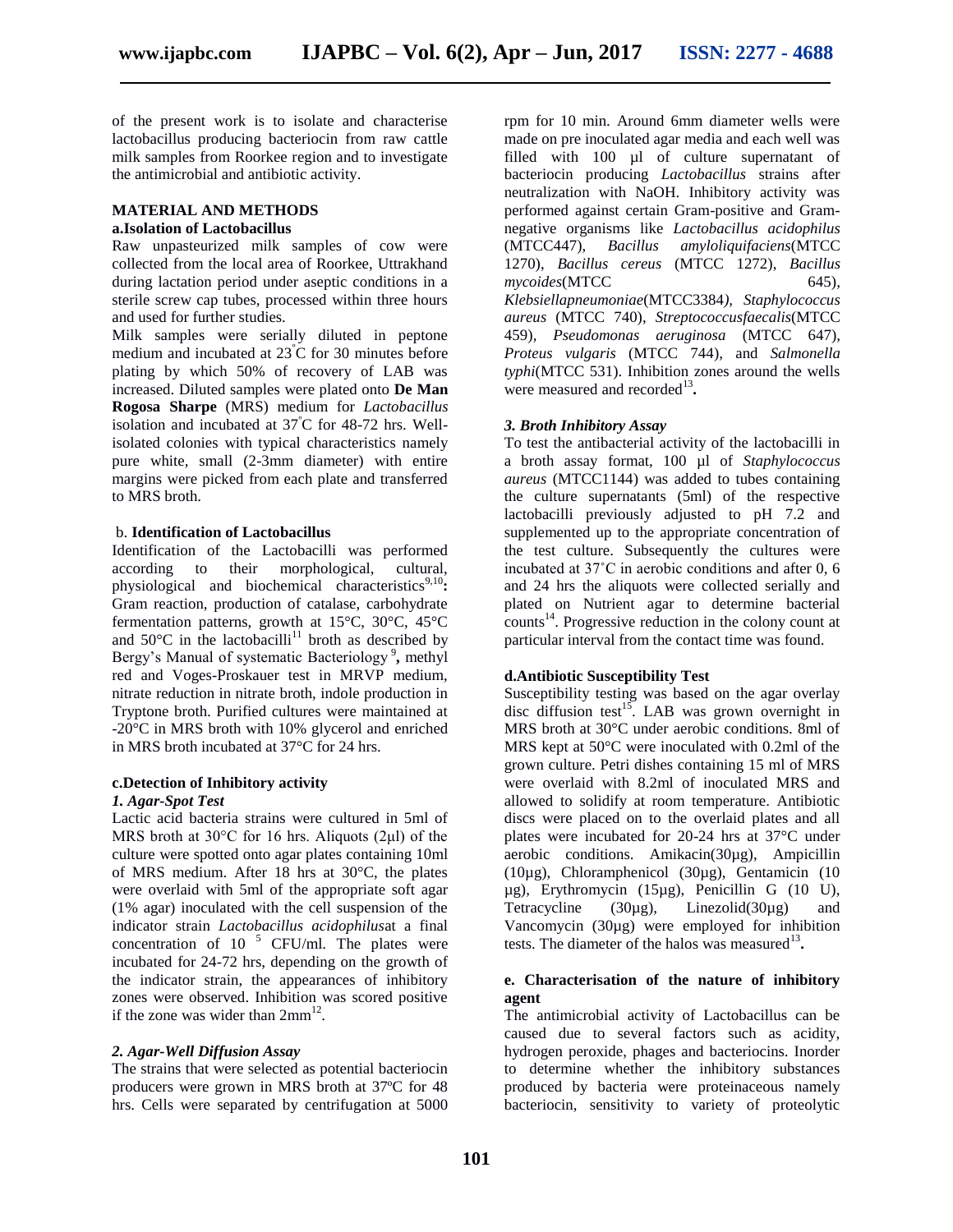enzymes (trypsin and alpha- chymotrypsin) was assayed<sup>16,17</sup>. *Staphylococcus aureus* we used as an indicator and the control was with no enzymes and inactivated enzymes<sup>18</sup>.

#### **f. Acidifying ability of LAB**

Lactobacillus isolates were grown in MRS broth at 30°C for 72 hrs. The pH of the culture was determined by using pH meter to evaluate the ability of strains to acidify the culture<sup>18</sup>.

#### **RESULTS AND DISCUSSION**

Microorganisms were enumerated from 5 samples of raw cow milk by standard plate count technique accomplished in MRS agar media. The pure white colonies (Plate 1) with entire margins were picked up from the plates and transferred to MRS broth which was then subjected to morphological and biochemical characters are for the presence of Lactobacillus. The isolates were denoted as LAB 4, LAB 15, LAB 23, LAB 42.

#### **Identification of LAB**

The gram positive and catalase negative strains considered as LAB<sup>19</sup> and were tested further. The genus Lactobacillus was classified to the species level based on morphological, physiological and biochemical characteristics (Table 1, 2). The LAB isolates were classified into the genera *Lactobacillus* based on their morphological and biochemical characters<sup>19</sup>. The morphological characters of all the isolates were similar. The genuses Lactobacillus vary in their shapes from long rods to short rods and also they are coccoid in shape. Lactobacillus doesn't possess flagella and don't create endospores. Nitrates are not reduced, gelatin is not liquefied, Indole is not produced and catalase negative.*L. acidophilus,L. salivarius*and *L. delbrueckii* subsp. *bulgaricus* isolates were specifically detected from cow milk samples. Whereas, *L. acidophilus*, *L. fermentum* and *L. pentosus* isolates were detected from buffalo milk samples. Moreover, *L. acidophilus,L. rhamnosus*and *L. delbrueckii* subsp. *bulgaricus* isolates were detected from ewe milk sample. However, *L. helveticus* and *L. brevis* isolate were detected from goat milk<sup>20</sup>.

All the isolates were able to grow at 15°C. All the isolates were able to grow at 15°C. Strain LAB 4 and LAB 23 were able to grow at 30°C. Strain LAB 15 and LAB 23 were sensitive at 45°C and 50°C. LAB 42 was the only strain which was able to be sustaining at 45°C and all the four strains were sensitive to temperature 50°C. LAB isolated from rainbow trout of west Azarbaijan, Iran were Gram positive, catalase positive bacilli, were able to grow at 15 $^{\circ}$ C and 45 $^{\circ}$ C<sup>21</sup>.

#### **Agar Spot Test**

The culture supernatant obtained from the isolates was tested for antimicrobial activity against the same group of lactobacilli. All the four isolates were able to show the zone of inhibition against the indicator strain.**<sup>22</sup>** has stated that antibacterial activities were done by an agar spot in which only 14.3% of strains made known to produce bacteriocin.

#### **Agar Well Diffusion Assay**

The positive cultures which showed zone of inhibition wider than 2mm against the indicator were tested for antibacterial activity against several gram positive and gram negative bacteria. All the four isolates were not able to inhibit *K. pnuemoniae*, *B. cereus*, *B. amyloliquifaciens*, *P. auruginosa* and *S. typhi*. LAB4 strain showed very strong inhibition against *L. acidophilus*, *S.aureus*, *P. vulgaris*. *L.acidophillus*, *Strep. faecalis* were inhibited very strongly by the isolate LAB 15. LAB 23 showed very strong inhibition against *L.acidophillus*, *Staph aureus*, *Strep. Faecalis and string inhibition against Bacillus mycoides, Klebsiella pneumonia and Proteus vulgaris*. LAB 42 showed the highest level of very strong inhibitory zone among other isolates. *L. acidophillus*, *K. pneumoniae*, *B. mycoides*, *Staph aureus*. *Strep. faecalis,P. vulgaris* were very strongly inhibited by LAB 42(Table 3, Plate 2). An *in vitro* study was done to determine the antibacterial activity and effective contact time of the antibacterial activity of *Lactobacillus casei* (commercial Yakult drink) against diarrheagenic organismslike *Salmonella*  enteritidis, Shigelladysenteriae and Vibrio cholerae<sup>23</sup>. A new bacteriocinlactocin LC-09 produced by *Lactobacillus* strain LC-09, shows effective inhibitory activity against many species of lactobacilli and other Gram positive bacteria including *Listeria ivanovii, Streptococcus agalactii*and *Streptococcus pyogenes*<sup>24</sup> **.** Bacteriocin of *L. acidophilus* of molecular weight (M.Wt=3.5 kDa) isolated from cow had no antibacterial effect on *S. xylosus* and *Yersinia enterocolitica* and bacteriocin of *L. acidophilus* of M.Wt 6.4 kDa isolated from cow had no effect against *Yersinia enterocolitica*. While bacteriocin of *L. acidophilus* of molecular weight 4 kDa isolated from cow inhibit growth of *S. xylosus*  $(1.9 \text{ cm})$  and *Yersinia enterocolitica*  $(2.5 \text{ cm})^{20}$ .

#### **Broth inhibitory Assay**

The ability of the lactobacilli to inhibit the pathogenic strain *S. aureus* in broth was also studied. The pathogen was able to grow slightly in the medium containing LAB 4, LAB 15, LAB 23 and LAB 42 after 6 hrs. After 24 hours isolates LAB 15, LAB 23, LAB 42 inhibited the growth of the pathogen.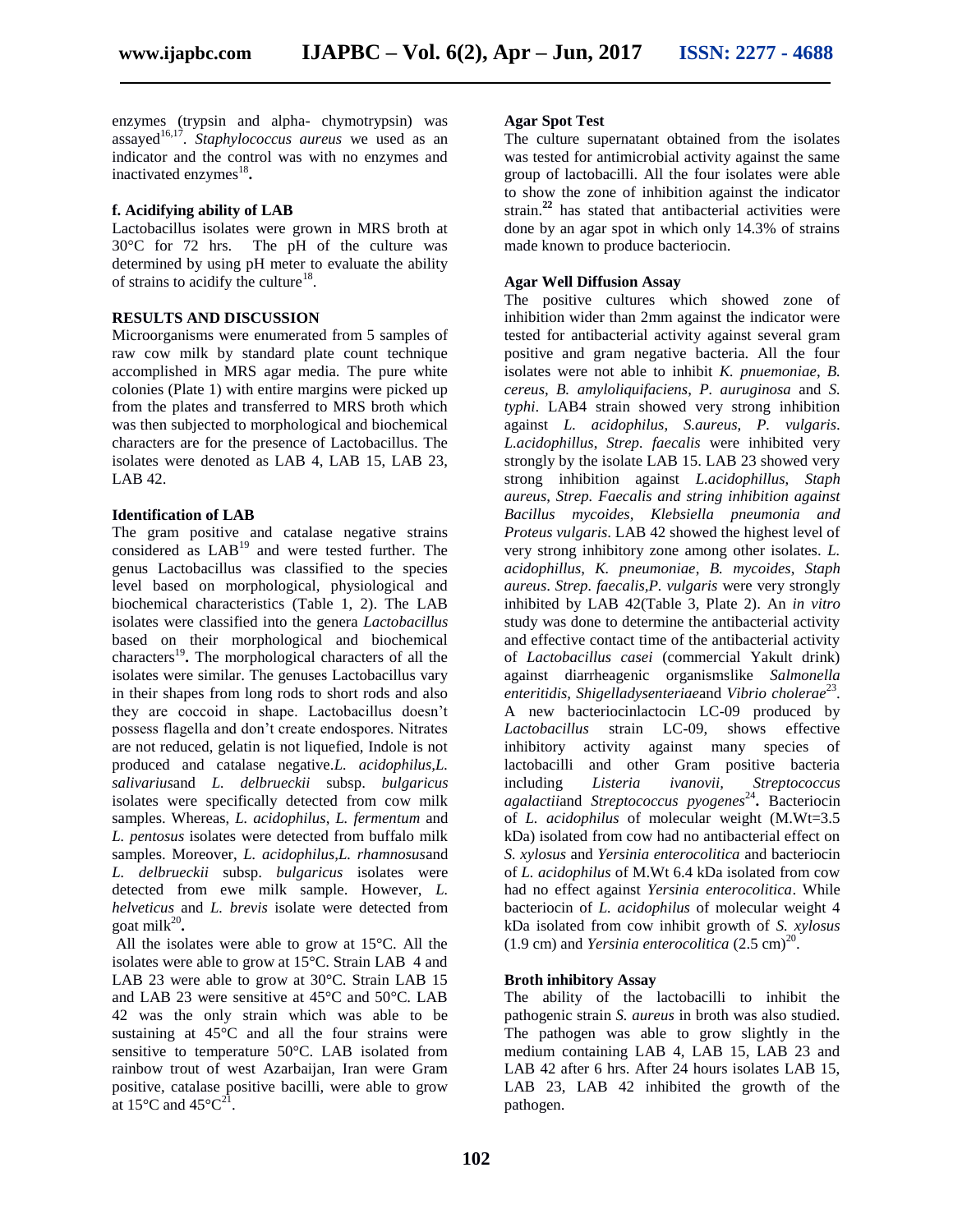| <u><b>HO photogical and I hysiological characteristics of the isolates</b></u> |                          |                          |                          |                          |  |  |  |  |
|--------------------------------------------------------------------------------|--------------------------|--------------------------|--------------------------|--------------------------|--|--|--|--|
| Characteristics                                                                | <b>Strains</b>           |                          |                          |                          |  |  |  |  |
|                                                                                | LAB4                     | <b>LAB 15</b>            | <b>LAB 23</b>            | <b>LAB 42</b>            |  |  |  |  |
| Cell Morphology                                                                | Coccobacilli             | Rods                     | Short Rods               | Cocci                    |  |  |  |  |
| Gram Reaction                                                                  | $+$                      | $+$                      | $+$                      | $+$                      |  |  |  |  |
| Spore Formation                                                                | $\overline{\phantom{a}}$ | $\overline{\phantom{a}}$ | $\overline{\phantom{a}}$ | $\overline{\phantom{a}}$ |  |  |  |  |
| Motility                                                                       |                          |                          | $\overline{\phantom{a}}$ |                          |  |  |  |  |
| Catalase activity                                                              | ٠                        | ٠                        | $\overline{\phantom{a}}$ |                          |  |  |  |  |
| Indole                                                                         | $\overline{\phantom{a}}$ | $\overline{\phantom{a}}$ | ٠                        |                          |  |  |  |  |
| <b>MRVP</b>                                                                    | $\overline{\phantom{a}}$ | $\sim$                   | $\sim$                   | $\overline{\phantom{a}}$ |  |  |  |  |
| Growth at different temperature                                                |                          |                          |                          |                          |  |  |  |  |
| $15^{\circ}$ C                                                                 | $+$                      | $+$                      | $+$                      | $\! +$                   |  |  |  |  |
| $30^{\circ}$ C                                                                 | $+$                      | ÷,                       | $+$                      | ٠                        |  |  |  |  |
| $45^{\circ}$ C                                                                 | $+$                      | $\sim$                   | $\sim$                   | $\overline{\phantom{a}}$ |  |  |  |  |
| $50^{\circ}$ C                                                                 | $\overline{\phantom{a}}$ | ٠                        | ۰.                       | ٠                        |  |  |  |  |

**Table 1 Morphological and Physiological characteristics of the isolates**

**Table 2 Biochemical characteristics of the isolates**

|                   |                          |                          |          |                          |         |                          |                |                          |                          |         |                | Diventifical characteristics of the isolates |        |        |                          |                          |
|-------------------|--------------------------|--------------------------|----------|--------------------------|---------|--------------------------|----------------|--------------------------|--------------------------|---------|----------------|----------------------------------------------|--------|--------|--------------------------|--------------------------|
| <b>Isolate</b>    | rabinose                 | Lactose                  | Mannitol | Melibiose                | Salicin | Sorbitol                 | <b>Sucrose</b> | Raffinose                | Trehalose                | Glucose | <b>Maltose</b> | Mannose                                      | Ribose | Xylose | Cellobiose               | <b>Probable Identity</b> |
| LAB <sub>4</sub>  | ۰                        | $^{+}$                   | ۰        | $\overline{\phantom{a}}$ | $^{+}$  | $+$                      | $\ddot{}$      | $\overline{\phantom{0}}$ | $+$                      | $^{+}$  | ۰              | $^{+}$                                       | ۰      | $+$    | $^{+}$                   | Lactococcus bacillus     |
| LAB 15            | $\sim$                   | $^{+}$                   | ۰        | $+$                      | ۰       | $\overline{\phantom{a}}$ |                | $+$                      | $+$                      | $^{+}$  | ۰              | $^{+}$                                       | $^{+}$ | $+$    | $+$                      | Lactobacillus fermentum  |
| LAB <sub>23</sub> | $\sim$                   | $\overline{\phantom{0}}$ | $+$      | $\overline{\phantom{a}}$ | $+$     | $+$                      |                | $\overline{\phantom{a}}$ | $\sim$                   | $^{+}$  | ۰              | $\overline{\phantom{a}}$                     | $^{+}$ | ۰      | $\overline{\phantom{a}}$ | Lactobacillus casei      |
| LAB <sub>42</sub> | $\overline{\phantom{a}}$ | $\overline{\phantom{a}}$ | ۰        | $\overline{\phantom{a}}$ | ۰       | $\overline{\phantom{a}}$ |                | $\overline{\phantom{a}}$ | $\overline{\phantom{a}}$ | $^{+}$  | ۰              |                                              | $^{+}$ | $^{+}$ | $\overline{\phantom{a}}$ | Lactococcus coccus       |

The pathogen *Staphylococcus aureus* showed its pathogenecity against LAB4 even after 24 hrs (Fig 1). The similar study was carried by  $23$  with *Lactobacillus casei* from common yakult drink against four diarrhea causing organism where the pathogenic organism was subjected to examination for 60 minutes. The colony count decreased gradually at increase in contact time.

#### **Antibiotic Susceptibility Test**

The isolate LAB 42 showed its ability to resist the antibiotics at a higher range than all other isolates.

LAB 42 was resistant towards all the antibiotics except for chloramphenicol and erythromycin. LAB 15 and LAB 23 strains almost showed similar range of sensitiveness and resistance towards the antibiotics. LAB 4 found to be resistant against Linezolid, Tetracycline and Vancomycin only (Table 4). Resistance to antibiotics such as chloramphenicol, ampicillin, erythromycin, tetracycline and gentamicin are generally considered transferable acquired resistances<sup>25,26</sup>. It is known that certain species of Lactobacillus are inherently resistant to ampicillin<sup>26</sup>.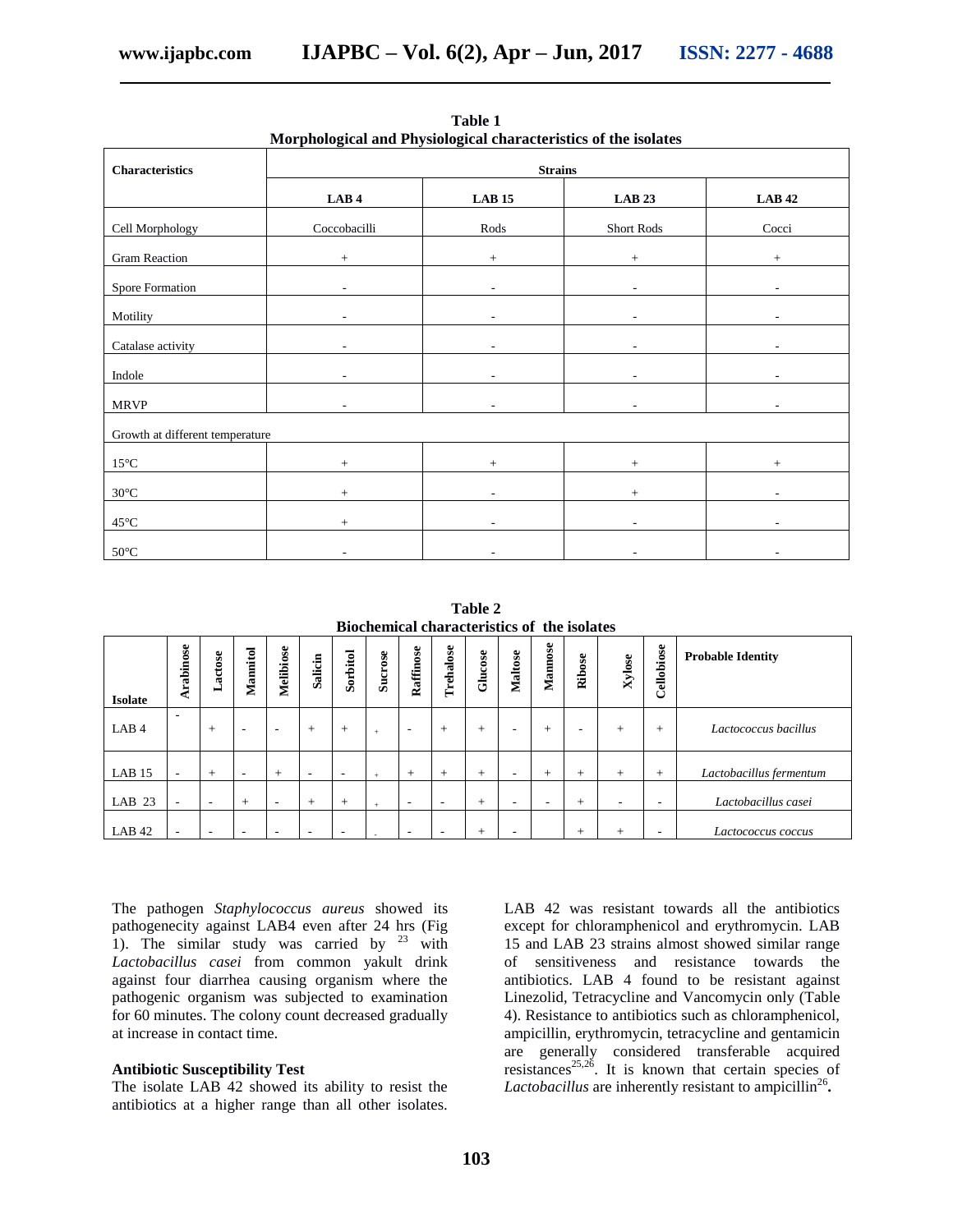$\overline{\Gamma}$ 

| <b>Bacteriocin Producing Lactobacillus strains</b> |            |            |                       |            |  |  |
|----------------------------------------------------|------------|------------|-----------------------|------------|--|--|
| <b>Indicator Strain</b>                            | 4<br>LAB.  | n<br>LAB   | $\mathfrak{z}$<br>LAB | LAB42      |  |  |
| Lactobacillus acidophilus<br>(MTCC 447)            | VSI        | <b>VSI</b> | <b>VSI</b>            | <b>VSI</b> |  |  |
| Klebsiellapnuemoniae<br>(MTCC 3384)                | NI         | SI         | SI                    | <b>VSI</b> |  |  |
| (MTCC<br>Bacillus cereus<br>1272)                  | NI         | NI         | NI                    | NI         |  |  |
| <b>Bacillus mycoides</b><br>(MTCC 645)             | SI         | SI         | SI                    | <b>VSI</b> |  |  |
| Staphylococcus aureus (MTCC<br>740)                | <b>VSI</b> | <b>SI</b>  | <b>VSI</b>            | <b>VSI</b> |  |  |
| Streptococcus faecalis(MTCC<br>459)                | <b>SI</b>  | <b>VSI</b> | <b>VSI</b>            | <b>VSI</b> |  |  |
| Bacillus amyloliquifaciens<br>(MTCC 1270)          | NI         | NI         | NI                    | NI         |  |  |
| Psuedomonasauruginosa<br>(MTCCC 647)               | NI         | NI         | NI                    | NI         |  |  |
| Salmonella typhi<br>(MTCC 531)                     | <b>NI</b>  | NI         | <b>NI</b>             | <b>NI</b>  |  |  |
| Proteus vulgaris<br>(MTCC 744)                     | <b>VSI</b> | <b>SI</b>  | <b>SI</b>             | <b>VSI</b> |  |  |

**Table 3 Effect of antimicrobial substances produced from the isolates on Agar platesagainst certain pathogenic organisms**

Degree of inhibition: MI = Moderate inhibition Zone (6-9mm), SI = Strong inhibition Zone (10-14mm), VSI =very strong inhibition Zone (15- 18mm), NI =No inhibition zone.

| Table 4                                                                                                            |  |
|--------------------------------------------------------------------------------------------------------------------|--|
| Resistant antibiotic prevalence of <i>Lactobacillusisolatestoselected antibiotics by using disc diffusion test</i> |  |

| S.No | <b>Antibiotics</b>        |                  |                   |                   |                   |
|------|---------------------------|------------------|-------------------|-------------------|-------------------|
|      |                           |                  |                   |                   |                   |
|      |                           |                  |                   |                   |                   |
|      |                           | LAB <sub>4</sub> | LAB <sub>15</sub> | LAB <sub>23</sub> | LAB <sub>42</sub> |
|      |                           |                  |                   |                   |                   |
| 1.   | $Chloramphenicol(30\mug)$ | S                | S                 | S                 | S                 |
| 2.   | Ampicillin( $10\mu$ g)    | S                | $\mathbb{R}$      | $\mathbb{R}$      | $\mathbb{R}$      |
| 3.   | Tetracycline(30µg)        | $\mathbb{R}$     | S                 | S                 | $\mathbb{R}$      |
| 4.   | Amikacin(30µg)            | S                | S                 | S                 | $\mathbb{R}$      |
| 5.   | Gentamicin(10µg)          | S                | $\mathbb{R}$      | $\mathbb{R}$      | $\mathbb{R}$      |
| 6.   | Linezolid $(30\mu g)$     | $\mathbb{R}$     | S                 | S                 | $\mathbb{R}$      |
| 7.   | Erythromycin(15µg)        | S                | S                 | S                 | S                 |
| 8.   | Penicillin(10u)           | S                | $\mathbb{R}$      | $\mathbb{R}$      | $\mathbb{R}$      |
| 9.   | Vancomycin( $30\mu$ g)    | $\mathbb{R}$     | $\mathbb{R}$      | $\mathbb{R}$      | $\mathbb{R}$      |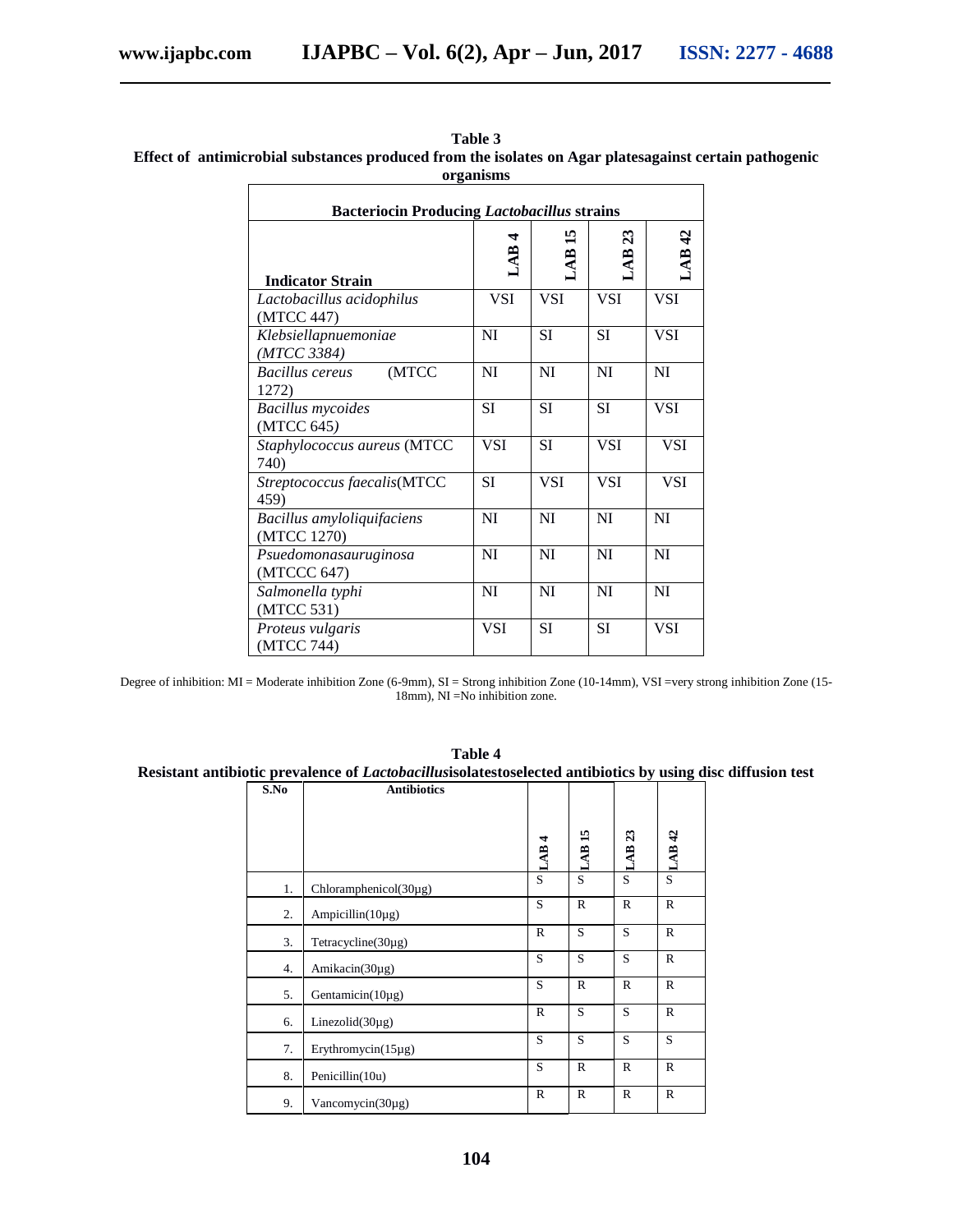**Table 5**

**The action of proteolytic enzymes on the crude supernatant of the isolates**

| <b>Isolates</b>  | <b>Trypsin</b>           | Chymotrypsin |
|------------------|--------------------------|--------------|
| LAB <sub>4</sub> |                          |              |
| LAB 15           | $\overline{\phantom{0}}$ |              |
| LAB 23           | ۰                        |              |
| $LAB$ 42         | ۰                        |              |

| חו<br>ν<br>н<br>υ |  |
|-------------------|--|
|-------------------|--|

| <b>Isolates</b>   | <b>Initial pH</b> | <b>Final pH</b> |
|-------------------|-------------------|-----------------|
| LAB <sub>4</sub>  | 7.04              | 3.464           |
| LAB <sub>15</sub> | 7.05              | 3.641           |
| LAB 23            | 7.04              | 4.022           |
| LAB 42            | 7.04              | 3.671           |



Spread Plate Technique (Pure, white, small colonies with entire margins)

#### **Plate 1. Morphological Identification of Lactic Acid Bacteria from different cattle samples** *Lactobacillus* **on MRS plates**

#### **Characterisation of the nature of the inhibitory agent**

All bacteriocins compounds are antimicrobial in nature <sup>27,28</sup>. The antibacterial substances produced by probiotic organisms are protein in nature and are secreted extracellular. The antimicrobial substance produced from strain LAB 4, LAB 15, LAB 23, LAB 42 was not able to inhibit the indicator organism because they were found to be sensitive to chymotrypsin. The action of trypsin was not able to decrease the antimicrobial activity LAB 4 (Table 5). This indicates that the active substances were secreted extracellular and was proteinaceous confirming that antimicrobial activity of the Lactobacillus was caused by bacteriocin. The action

of chymotrypsin reduced totally the antimicrobial activity of Lactobacillus but trypsin enzyme cannot decrease the antimicrobial activity<sup>29,30</sup>.

#### **Acidification ability of the Lactobacillus in the broth**

The isolates were incubated in MRS broth at 30° C for three days. A progressive decline in pH was observed for all strains ranging from 3.464 pH units – 2.26 pH units. The pH of LAB 23 was much decreases to 2.261 comparatively to other strains (Table 6). The strongest acidifying activity of strains confers the very effective antimicrobial activity. MRS broth when inoculated with lactobacillus showed progressive decline in pH at  $30^{\circ}C^{31}$ .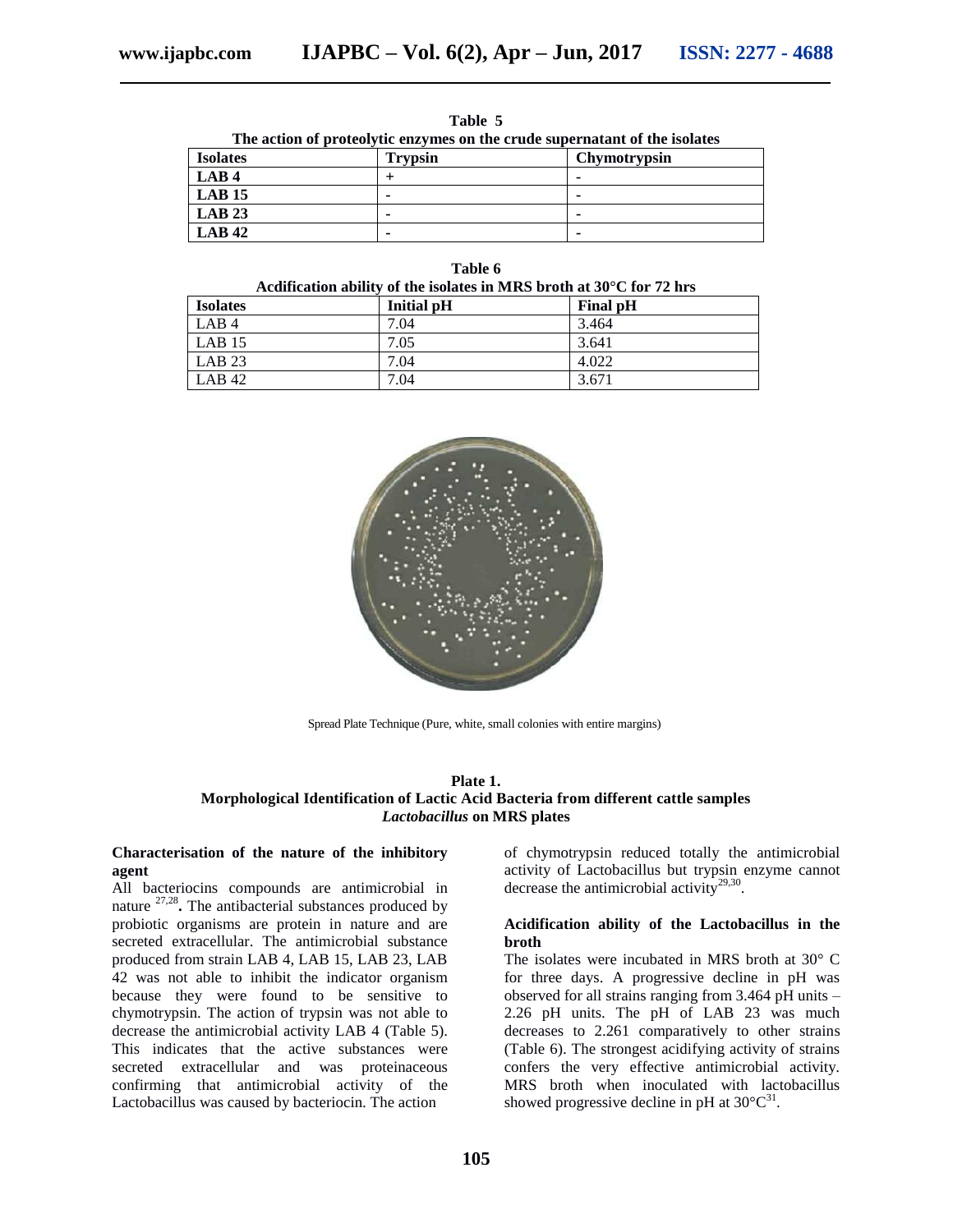

*1Lactobacillus acidophilus***,2** *Klebsiellapnuemoniae***,3** *Bacillus mycoides***, 4** *Staphylococcus aureus***,5** *Streptococcus faecalis,***6** *Bacillus amyloliquifaciens***, 7** *Bacillus cereus***,8** *Proteus vulgaris***,9** *Psuedomonasauruginosa***,10** *Salmonella typhi*

**Plate 2 Agar Well Diffussion Assay of bacteriocinproducing** *LAB42***isolate**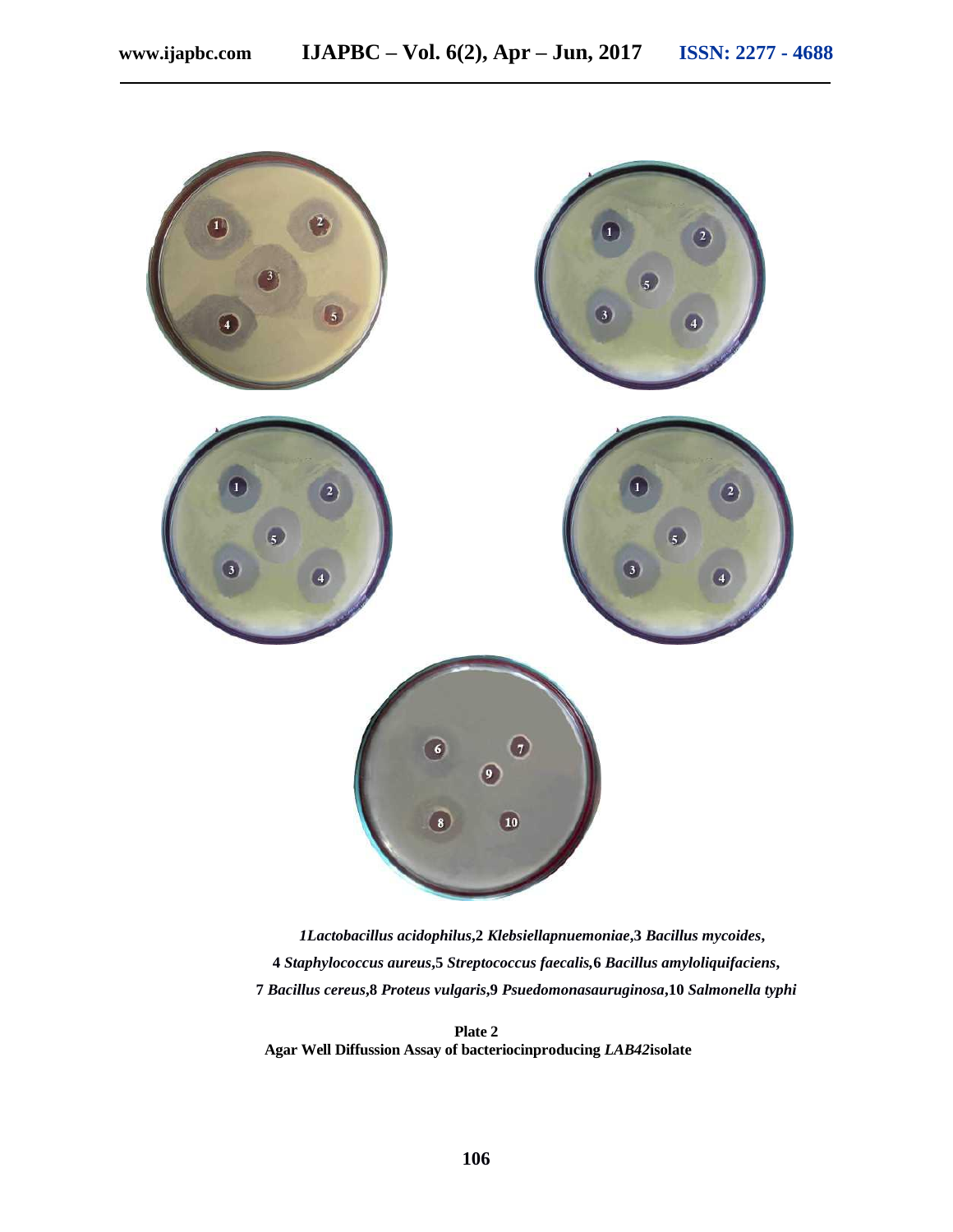

**Fig 2 Broth inhibitory assay of the lactobacillus isolates against** *Staphylococcus aureus.*

#### **CONCLUSION**

The probiotic organism in the milk has the remarkable efficiency in inhibiting several pathogenic microorganisms. Its antimicrobial activity acts as a barrier and develops the defense mechanism in the human system. The antimicrobial effects could be used widely in production of industrial products and its resistant nature may enable the development of probiotic therapies for several infections including cancer and can be used in development of infant probiotic products.

#### **REFERENCES**

- 1. Metchnikoff E. Lactic acid as inhibiting intestinal putrefaction. In: The prolongation of life: optimistic studies. W. Heinemann, London, 1907, pp 161-183.
- 2. Papavassiliou J. Biological characteristics of colicine X. Letters to Nature, 1961, 190:110.
- 3. Gabriela Perdigon, Roy Fuller, Raul Raya. Lactic acid bacteria and their effect on the immune system. Curr. Issues Inset. Microbiol, 2001, 2 (1): 27-42.
- 4. Kashket ER. Bioenergetics of lactic acid bacteria: Cytoplasmic pH and osmotolerance. FEMS Microbiol. Rev, 1987, 46: 233–244.
- 5. Piard R, Desmazeaud. Antagonistic activities of *Lactobacillus* against microbial pathogens*.* FEMS Microbiol. Rev,1992,28: 405-440.
- 6. Jack RW, Tagg JR, Ray B. Bacterioicns of Gram positive bacteria. Microbiol. Rev, 1995, 59(2): 171-200.
- 7. Klaenhammer TR. Genetics of bacteriocins produced by lactic acid bacteria. FEMS. Microbiol. Rev, 1993, 12: 39-86.
- 8. Gaur YD, Narayan KP, Chauhan S, Ali A.Bacteriocinogeny: concept, nomenclature, prevalence and application. Ind. J. Microbiol, 2004, 44 (1): 1-30.
- *9.* Kandler O, Weiss N. Genus *Lactobacillus*  In: Bergey's Manual of Systematic Bacteriology, 1986, pp *1209-1234.*
- 10. Sharpe ME, Fryer TF, Smith DG. Identification of Lactic acid Bacteria. In: Identification methods for Microbiologists, E.M. Gibbs, F.A. Skinner (Eds), London: Academic Press, 1979, pp 233-259.
- 11. De Man JC, Rogosa M,Sharpe ME. A medium for the cultivation of lactobacilli. Journal of Applied Bacteriology,1960,23(1): 130-1 35.
- 12. Kilic AO, Pavlova SI, Ma W, Tao L. Analysis of *Lactobacillus* phages and bacteriocins in American dairy products and characterization of phages isolated from yogurt. Appl. Environ. Microbiol, 1996, 62(6): 2111-2116.
- 13. Toba T, Yoshioka E, Itoh T. Acidophilucin A, a new heat – labile bacteriocin produced by *Lactobacillus acidophilus* LAPT 1060. Lett. Appl. Microbiol, 1991, 12: 106-108.